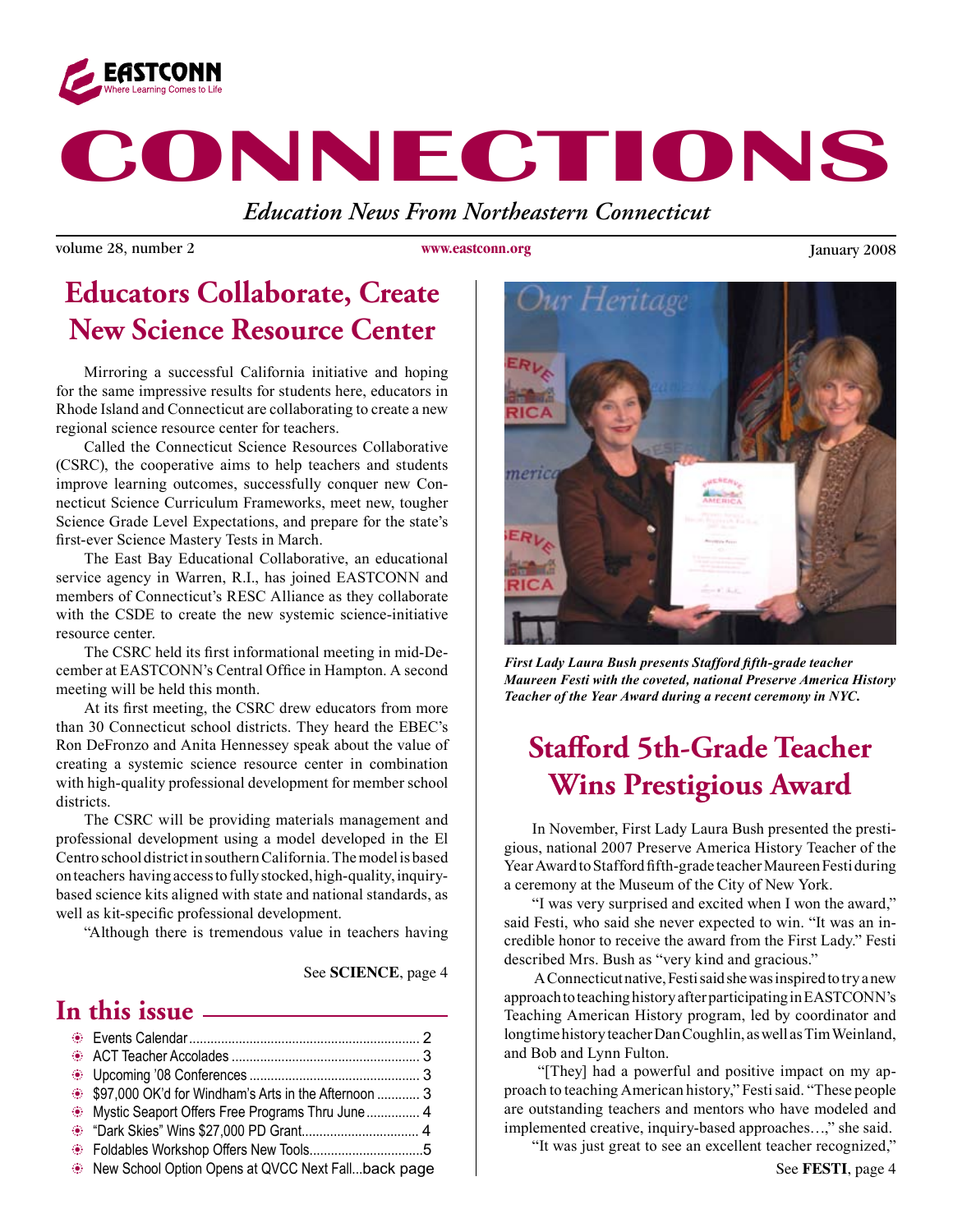## **Calendar of EASTCONN Events**



#### **JANUARY 2008**

28 ............. Special Needs: Autism/Sensory Systems 29 ............. First Steps in Mathematics (& 2/8, 2/29, & 4th date TBD)

#### **FEBRUARY 2008**

 ............. Financial Literacy for Teens 6 ............. Microsoft Office Playground (Twilight Series) (also  $3/15$ ,  $4/2$  &  $5/7$  .............LAS LINKS Training 8 & 4/9 ... Apprenticing In Reading .............ConnCASE .............Teaching Text Structures and Author's Craft at the High School Level .............The Wonderful World of Wikis .............Teaching CMT Reading Objectives B2 and B3 .............Coordinated Health Approaches to Safe and

- Drug-Free Schools
- 28 ............. URSA/NASA

#### **MARCH 2008**

 .............ConnCASE .............Enhancing Children's Social, Emotional, and Behavioral Competence .............Regional Staff Development Council .............Technology Council ............. URSA/NASA

#### **APRIL 2008**

- 1 .............Teaching Reading in Content Area Classrooms, Grades 6-12 2 ............. Math Council
- 3 .............Examining the Earth Beneath Us: Soils, Rocks & Minerals
- 8 .............The Potential of Podcasting
- 8 .............Improving School Climate to Support Student Achievement
- 11 .............Current Issues in Service Delivery: ASHA Revisited
- 11 .............ConnCASE
- 22 .............Classroom Instruction That Works with English Language Learners *with Jane Hill*
- 24 ............. URSA/NASA
- 28 ............. Strategies for Cultivating Respect for Diversity in Preschool and Kindergarten Classrooms
- 29 ............. Digital Storytelling
- 30 .............Investigating the Nighttime Sky

*Note: Workshops fll up quickly. Please reserve seats early. EASTCONN workshops are subject to change. Please e-mail the EASTCONN Conference Offce at conferenceoffce@eastconn.org for more information about any of the meetings and workshops listed here. Register online for any of the above workshops at www.eastconn.org. Click on "Workshops."*

#### Capitol Theater Arts Academy (CTAA) presents



### **Seussical Jr.**

A rollicking children's musical, with beloved Dr. Seuss characters like Horton & The Cat in the Hat.

Thurs., Jan. 24 – Sat., Jan 26, at 7 p.m. and Jan. 27 at 2 p.m. Tickets \$10 Adults \$8 Children under 12, Seniors Reserve your tickets today! Box Office 860-465-5636 The Capitol Theater, 896 Main Street, Willimantic www.eastconn.org/capitoltheaterarts



The Capitol Theater Arts Academy (CTAA)

Winter/Spring Session begins Mon., Jan. 28<sup>th</sup>

For Eastern Connecticut Residents of All Ages

Classes in dance, acting, voice, creative writing, cartooning, audio/video production, piano and more.

Call Adam Friedman at 860-465-5636 for information www.eastconn.org/capitoltheaterarts



Now recruiting 9th- and 10th-graders with an interest in or a talent for the arts for ACT's

full-day arts magnet high school. Small classes combine rigorous core academics with a quality arts program. Registration deadline: Friday, Feb. 1, 2008

Contact ACT Dean of Students Tracy Goodell-Pelletier The Capitol Theater, 860-465-5636 www.eastconn.org/ACT

#### **EASTCONN Administration**

Paula M. Colen, Executive Director

#### **EASTCONN** *Connections*

Writer/Editor: Teddie Sleight ~ tsleight@eastconn.org Assistant: Cindy Laurendeau  $\sim$  claurendeau $@$ eastconn.org

#### **Communications Department**

Dotty Budnick, Director

**EASTCONN**, 376 Hartford Turnpike, Hampton, CT 06247 860-455-0707 FAX: 860-455-0691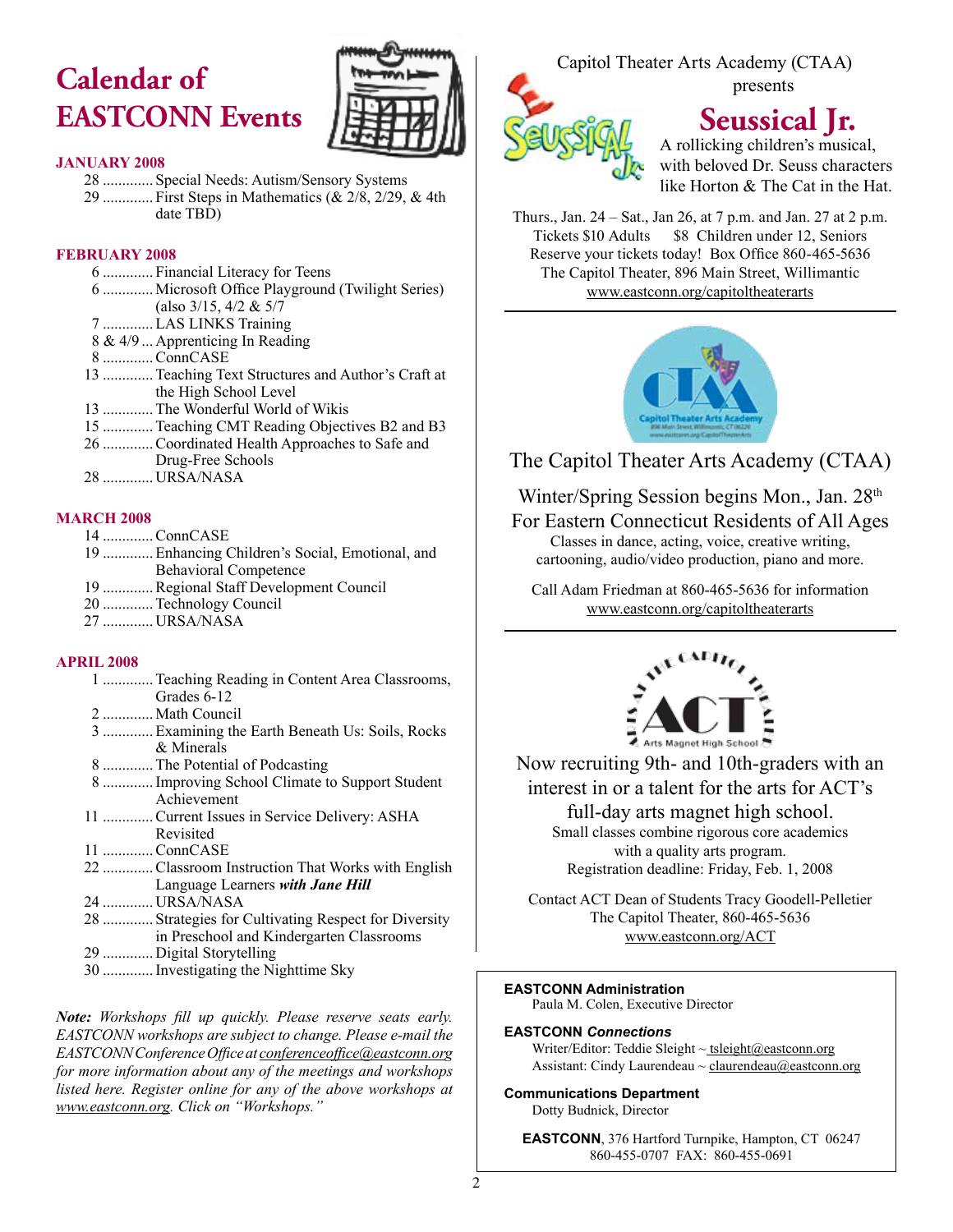### **ACT Teachers Garner Accolades**

Two writing teachers at ACT, EASTCONN's arts magnet high school in Willimantic, are having authentic success in the writing feld, beyond the doors of the Capitol Theater.



 Finishing Line Press recently published a chapbook, *Talking to Trees*, by **Lisa C. Taylor**, who is a poet and writing teacher at ACT. *Talking to Trees* has been nominated for an L.L. Winship/ PEN New England Award. Other poetry works by Taylor have been nominated for aPushcart Prize. Taylor is widely published in numer-

ous literary magazines and journals. She is currently working on a full-length collection of poetry and a memoir-style book.



**Barbara Pfster Greenbaum**, who is a fiction-writing teacher at ACT, has won second place for her short story, "The Breaks," in the 2006 Connecticut Authors and Publishers Association writing contest. Greenbaum is also an Interdistrict Grant coordinator for EASTCONN. Greenbaum

is currently working on her frst novel and a collection of short stories.

 $\circledast$   $\circledast$   $\circledast$ 

### **Upcoming '08 Conferences**

 Two national education conferences — both within easy driving distance of eastern Connecticut — will take place in March and July and highlight cutting-edge strategies, research and world-renowned guest speakers in the felds of science and education technology.

 **The 56th National Science Teacher's Association (NSTA) National Conference on Science Education** will take place at the Boston Convention & Exhibition Center from March 27-30. NSTA conferences feature the latest in science content, teaching strategies, and research, in addition to hands-on workshops and guest speakers from around the country. EASTCONN is proud to announce that two of its staff developers and Science Cadre members, Mary Lou Smith and Grace Levin, will present a workshop titled "Improving Science Process Skills Through an Investigation of 'Magic Water' " at the NSTA conference.

**The 2008 Building Learning Communities Conference**  will take place July 14-18 at the Boston Marriott in Newton, Mass. The BLC conference presents hands-on, pre-conference workshops, keynotes and more than 90 main session workshops. Also featured are pioneering thinkers and leaders in the felds of education and education technology from around the world. EASTCONN is happy to report that Donna Drasch and Rebecca Pilver, EASTCONN staff developers, have been invited to present the workshop, "The Best of 2 Worlds: An Environment for 21st-Century Learning," at the BLC Conference.



*About 100 students, grades 3-10, will have an opportunity to participate with their families in a new after-school program, Arts in the Afternoon, which will feature an arts curriculum designed to complement regular classroom instruction.*

### **State OKs \$97,000 Grant For Arts-Based, After-School Program at Windham Heights**

The state has approved a \$97,000 grant for Arts in the Afternoon, a new after-school program for Windham children and their families, EASTCONN officials have announced.

Funded by the CSDE, Arts in the Afternoon will provide a high-quality arts enrichment and artists-in-residence program for 100 children, grades 3-10, and their families. The program, which will begin in early February, will be offered at the Windham Heights Community Learning Center in Windham.

In the context of the arts, the program's curriculum is designed to complement classroom instruction; improve student achievement in the arts, language arts, math and technology; improve parental engagement; enrich in-home learning activities; and promote youth development in a curriculum focusing on leadership, communication and team-building skills.

Artists-in-residence from both the WindhamARTS Collaborative and the Capitol Theater Arts Academy will help teach the program on a rotating basis. Arts in the Afternoon will also operate full-day summer sessions and a two-week intensive summer institute.

 EASTCONN's partners in Arts in the Afternoon include the Lifelong Learning Corporation (a division of VESTA), the WindhamARTS Collaborative, the University of Connecticut Mentor Program, the Capitol Theater Arts Academy and Windham Public Schools.

 To learn more, contact Arts in the Afternoon Manager Nancy Vitale at 860-455-0707, or at nvitale@eastconn.org.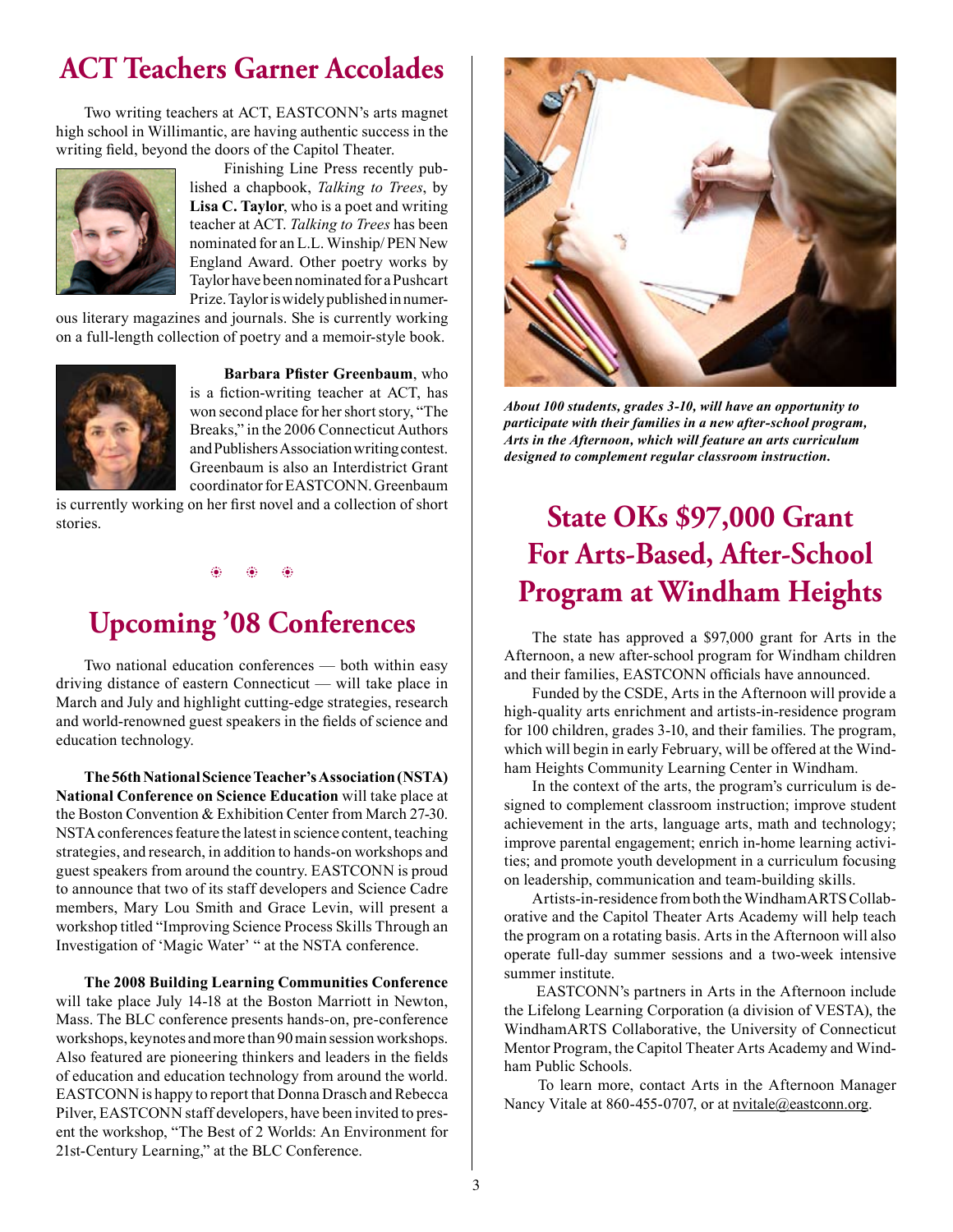### **Mystic Seaport's Free History/Science Programs Extended Till June '08**



*Sweeney Elementary School students explore a Mystic Seaport artifact.*

 Free Mystic Seaport History to Go® and Science to Go outreach programs will be offered to eastern Connecticut schools until June, thanks to the extension of a Connecticut Health and Educational Facilities Authority (CHEFA) grant.

Mystic's History-To-

Go® outreach initiative brings colorful history and science presentations directly into the classroom at no charge. The initiative is aimed at schools that may lack resources.

Last spring, a number of EASTCONN-region schools took advantage of Mystic's free History-to-Go® programs, including **Sweeney Elementary, Natchaug Elementary, Lebanon Middle School, Eastern Regional Academy, Windham Middle School, Franklin Elementary** and **Scotland Elementary**.

[Editor's Note: Please see story on Mystic Seaport outreach programs in the *Connections* April 2007 issue.]

To fnd descriptions of Mystic Seaport programs, visit www. mysticseaport.org. Or, call 860-572-5322 to obtain a brochure. For reservations and information about how to request a CHEFAgrant-funded classroom program, call Mystic's Centralized Reservations at 860-572-5322 or e-mail reservations.desk $@$ mysticseaport.org.

#### b b b b b b

#### **SCIENCE, continued from page 1**

these science kits readily available to them, the primary value, in terms of increased student achievement, is in the specially designed professional development," said Mary Lou Smith, EASTCONN's Science Cadre Staff Developer, who has taken a lead role in creating and managing the CSRC.

"The professional development model also integrates literacy and math into hands-on inquiry science, as well as formative assessment," said Jim Huggins, EASTCONN's Director of Teaching, Learning and Technology, who added that he believes the CSRC initiative is doubly exciting because of its potential for broader academic application.

Data from research conducted by Michael Klentschy, former superintendent of schools in El Centro, Calif., showed impressive improvements in student achievement in science, math, and language arts for each year students were taught using the collaborative resources model being adapted by CSRC.

To view results and data from the El Centro schools, see a PowerPoint presentation at http://www.ebecri.org/media/ Welcome.CT-2.ppt.

For more information, contact EASTCONN's Mary Lou Smith at 860-455-0707, or at msmith@eastconn.org.

### **"Dark Skies" Optics Program Wins \$27,000 OSAF Grant**

The Optical Society of America Foundation (OSAF) has awarded a three-year, \$27,000 grant to support EASTCONN's "Dark Skies" program, an optics and science education initiative intended to engage Connecticut middle-schoolers in studying the effects of light pollution on our world.

OSAF funding will underwrite professional development for "Dark Skies," which means teachers will be able to attend workshops for free.

"We're very fortunate," said Nancy Magnani, the "Dark Skies" coordinator and a member of the EASTCONN Science Cadre.

[Editor's Note: Please see "Starry Skies Tougher to See as Light Pollution Takes Toll" in October 2007 *Connections*.]

Established in 2002, the OSAF is a charitable organization that focuses its efforts on funding programs that advance youth science education.

In early December, ffth-graders from **Coventry, Vernon**, and **Stafford** began studying "Dark Skies." As part of an ongoing project, they prepared packages of lesson materials for student outreach partners at middle schools in Alaska, Romania and Wales. For the next few months, the ffth-graders will join their outreach student-partners in measuring and comparing the brightness of the nighttime sky in all four regions.

Watch for EASTCONN's spring 2008 Science Cadre brochure, which will list upcoming "Dark Skies" and "Optics in the Classroom!" professional development workshops. Space will be limited.

For more information, contact Nancy Magnani at 860-455- 0707, or at nmagnani@eastconn.org.

#### **FESTI, continued from page 1**

said Coughlin, who attended the New York City ceremony and described it as "very exciting."

"The thing that is most impressive to me," Coughlin said, "is that Maureen does such a wonderful job of having kids investigate history by taking feld trips and using primary source documents, maps and lots of town documents. She asked for a lot of high-level thinking from her ffth-graders…and they loved it and got very involved."

 The national Preserve America History Teacher of the Year award is given jointly by Preserve America and the Gilder Lehrman Institute of American History, both of which promote history education and the preservation of our country's heritage.

EASTCONN facilitates the federally funded Teaching American History project with the grant recipient, Windham Public Schools. The Teaching American History project has served more than 60 Connecticut teachers since 2005.

 To see a video of the award ceremony and to read the speeches by Bush and Festi, visit http://www.gilderlehrman. org/teachers/student8.html.

Learn more about EASTCONN's Teaching American History project by contacting Dan Coughlin at 860-455-0707, or at dcoughlin@eastconn.org.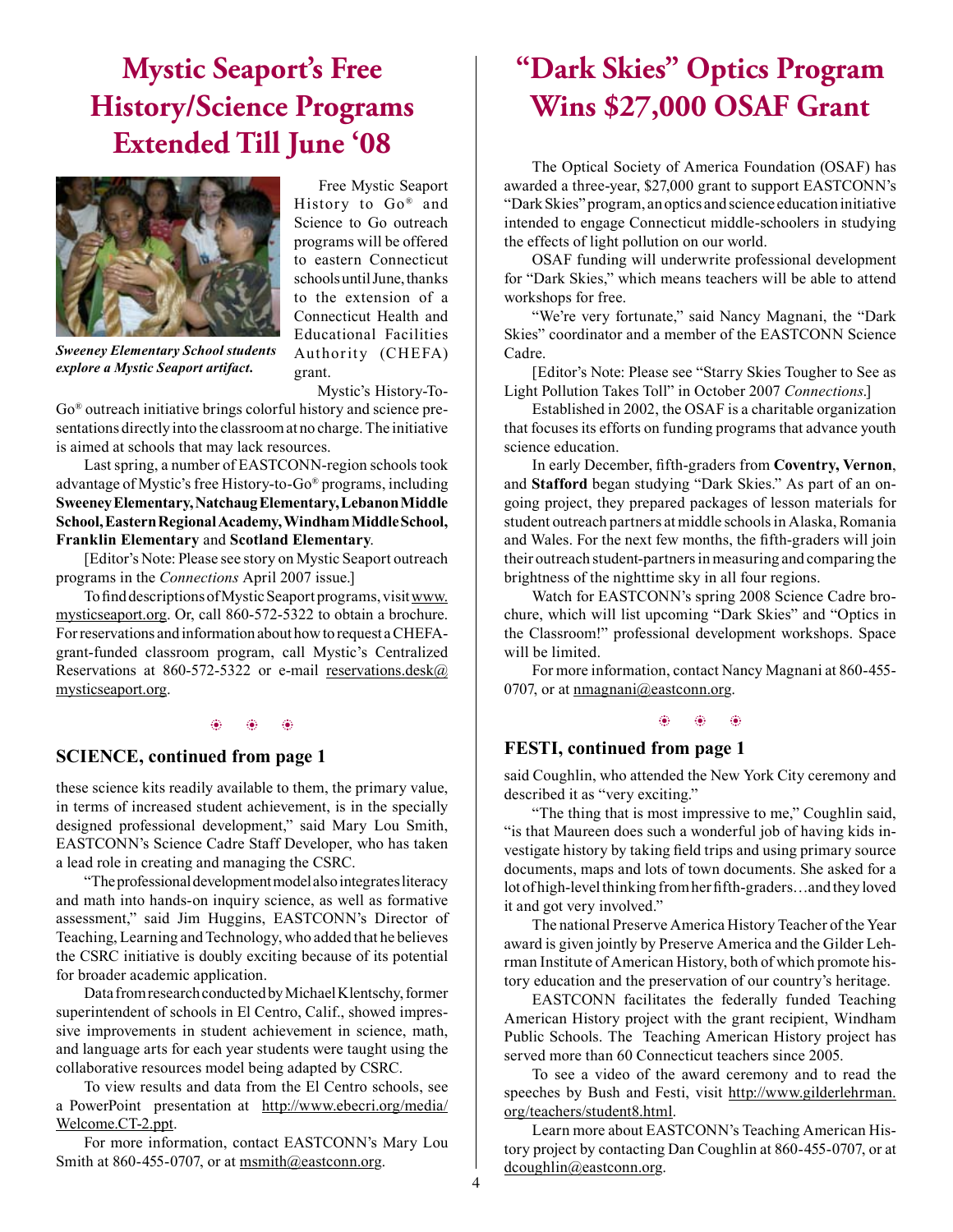### **Teachers Tackle Foldables® in Colorful, Busy Workshop**

Innovative Classroom Strategy Can Improve Student Learning



*Cynthia Huschle, a reading and language arts consultant at Tolland's Parker School, pauses during a Foldables workshop, led by EASTCONN staff developers in early January. Behind Huschle is a bulletin board covered with Foldables.* 

Under the enthusiastic direction of two EASTCONN staff developers, a roomful of eastern Connecticut teachers recently got hands-on experience creating Foldables, an increasingly popular, highly effective classroomstrategy that boostslearning outcomes using a simple, but proven strategy.

 By cutting, folding, pasting and manipulating brightly colored pieces of construction paper, which students subsequently fll with notes and concepts, students are better able to learn and retain information.

During a Foldables workshop in early January, teachers got a frsthand look at the seemingly endless possibilities offered by Foldables. EASTCONN's Staff Developers Donna Drasch and Rebecca Pilver ran the Foldables workshop. In attendance were teachers from **Region 19, Windham, Killingly, Tolland, Montville, Scotland, Plainfeld** and **Colchester**.

 Foldables are being used to help students grasp math, science, social studies and language arts concepts in ways that are far more kinesthetic and effective than regular worksheets, said Drasch, who, along with Pilver has been trained as a Foldables Level I Dinah Zike Certifed District Consultant.

 "There is increasing evidence that students who generate visual representations of a concept are better able to understand and recall the concept later on," Pilver said.

As one ffth-grade teacher from Plainfeld, Shelley Shabenas, said as she was in the midst of cutting, gluing and folding another Foldables shape, "It's about students taking ownership and being engaged."

"We're so focused on getting ready for the Mastery Tests that we're getting away from creative things in the classroom," said Marie Simoneau, a special education ffth-grade co-teacher from Plainfeld. "This is helping bring us back."

 "It's not about being artsy-craftsy or obtaining perfection," Drasch said during a break in the workshop. "It's really about helping kids understand concepts. Foldables offers a strategy for returning to the basics.

 "You can't physically touch three-dimensional concepts on a computer," continued Drasch, "but Foldables can give kids the three-dimensional thinking and concepts they need. Then they can then apply those to the Web."

Foldables can be used for note-taking, journaling, causeand-effect, comparing and contrasting, vocabulary development, sequencing, concept mapping, questioning activities, tables, charts, graphics, cumulative study aids, diagrams and as an alternative form of assessment.

 To learn more about Foldables or to obtain information on how to get a customized Foldables training for your school or district, contact Donna Drasch (ddrasch@eastconn.org) or Rebecca Pilver (rpilver@eastconn.org) at 860-455-0707.



*Killingly teachers concentrate on creating Foldables during the hands-on workshop that introduced them to a wide variety of Foldables constructions, shapes, uses, and concepts.*

#### **Future Foldables workshops are being planned. Save the dates! Registration information to come.**

- Using Foldables<sup>®</sup> for Phonics, Spelling, and Vocabulary Development PreK through Grade 2, **March 13, 2008**
- Increasing Students' Understanding, Engagement, and Motivation in All Content Areas with Foldables®, **April 3, 2008** & repeated on **August 13, 2008**
- Using Foldables<sup>®</sup> in All Content Areas: Part II, **August 14, 2008**